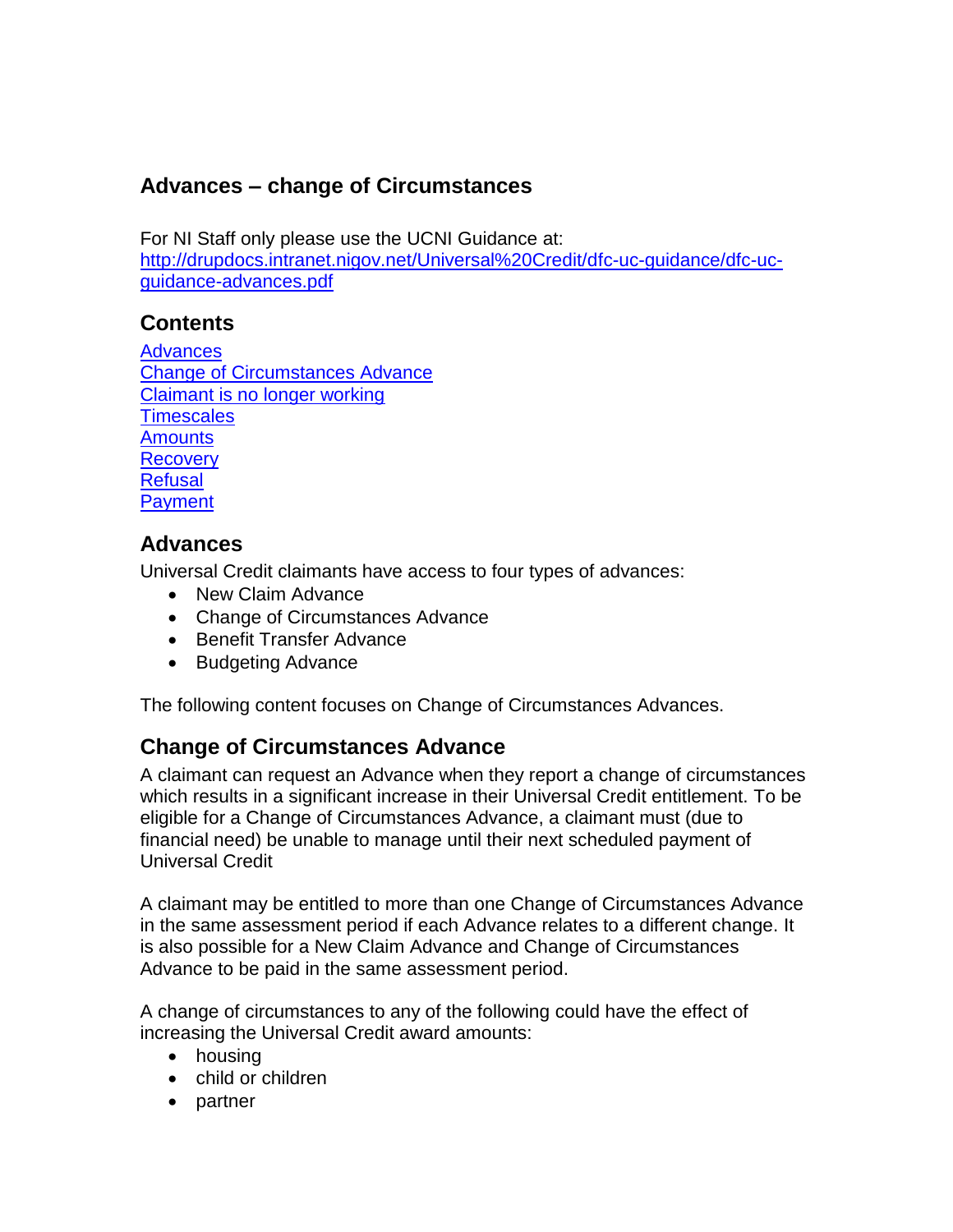- disabled child
- childcare
- carers
- health condition
- loss of earnings (see 'Claimant is no longer working' below)

### **Claimant is no longer working**

When a claimant has reported that they have stopped working they will be able to request a Change of Circumstances Advance in that assessment period.

Agents will be able to offer an Advance of up to £100 to the claimant.

#### <span id="page-1-0"></span>**Timescale**

A claimant can apply for a Change of Circumstance Advance during any relevant assessment period.

#### <span id="page-1-1"></span>**Amounts**

The maximum amount of the Advance is 50% of the increase to the claimant's Universal Credit estimated amount.

The claimant must be offered support to calculate the most appropriate amount of Advance payment - based on their monthly outgoings and their ability to repay it over the next six months.

#### <span id="page-1-3"></span>**Refusal**

If a decision is made to refuse the claimant an Advance, in no circumstances should this be communicated face to face. The notification to the claimant must be undertaken over the phone or by updating the journal.

#### <span id="page-1-2"></span>**Recovery**

The claimant must be informed that they have 6 months to repay the Advance (the maximum period). To avoid hardship, the repayment deduction amount will be no more than the equivalent of 25% of the claimant's Universal Credit Standard Allowance.

During the recovery of the Advance, there may be exceptional circumstances (for example, a child going into hospital which results in unexpected regular bus or taxi fares for parents to visit) which means that recovery over 6 months will push the claimant into genuine hardship. In these circumstances, payments can be deferred for up to 1 month. Full recovery must be completed within 7 months.

Whilst joint claimants have joint liability for an Advance, only the claimant requesting the Advance has to confirm that their partner has agreed to the